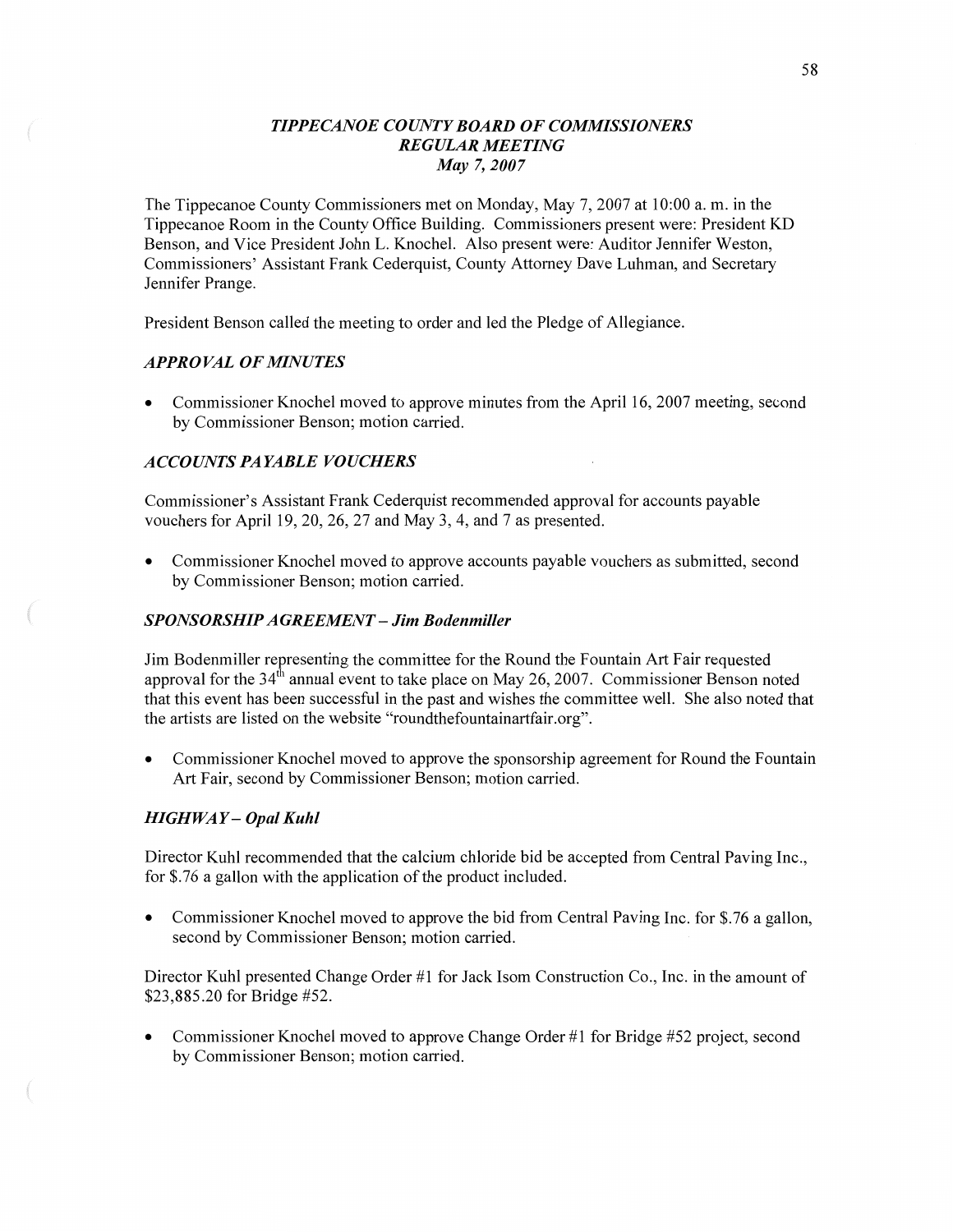**A** warranty deed was presented for approval for Bridge #20 Project, Parcel #4 in the amount \$ 1 ,025 **.00.** 

**0** Commissioner Knochel moved to approve the warranty deed for Parcel 4, Bridge #20, second by Commissioner Benson; motion carried.

Director Kuhl requested approval for summer hours for the Highway Garage employees. She added that the workdays are more productive if the employees work four ten hour days. This change will be effective starting June 4, 2007 through October 1, 2007.

**0** Commissioner Knochel moved to approve the new summer hour schedule for the Highway division, second by Commissioner Benson; motion carried.

Director Kuhl presented Performance, Maintenance and Payment Bonds for Reith Riley Construction in the amount of \$283,972.41 for CR 300 W at US52 Intersection Improvements Project.

**0** Commissioner Knochel moved to accept the bonds as presented, second by Commissioner Benson; motion carried.

**A** Construction Maintenance Bond from American Paving & Asphalt, Inc. for general work in the right of way was presented in the amount of \$5,000.

Commissioner Knochel moved to approve the construction maintenance bond in the amount of \$5,000, second by Commissioner Benson; motion carried.

Director Kuhl recommended approval for a Utility Maintenance Bond from Carroll County REMC for work in the county right of way in the amount of \$5,000.

**0** Commissioner Knochel moved to approve the utility maintenance bond in the amount of \$5,000 from Carroll County REMC, second by Commissioner Benson; motion carried.

# *GRANTS*

#### **Superior Court** 3 **Grants**

Kathy Timerlake requested approval for two grants. The first grant from the Indiana Criminal Justice Institute for the Title II Formula grant in the amount of \$25,441 will service 1200 youth and **family.** She noted that the grant will help identify gaps in youth services and the mental health service continuum. This grant will support the implementation of an evidence based parenting group titled "Staying Connected to Your Teen". She added that it will also support the computerized programming for the youthful level of service inventory (YLSIR) to identify the risk level of children and the various services needed for youth returning from probation.

Kathy also requested approval for a continuation grant from Indiana Supreme Court. She noted **that** the grant will fund both Superior Court 3 and Circuit Court. Superior Court 3 drug treatment court Will assist in case management for the entire family and Circuit Court will assist in adult family court coordination with service referral for high risk families, coordination of multiple case families and mediation services.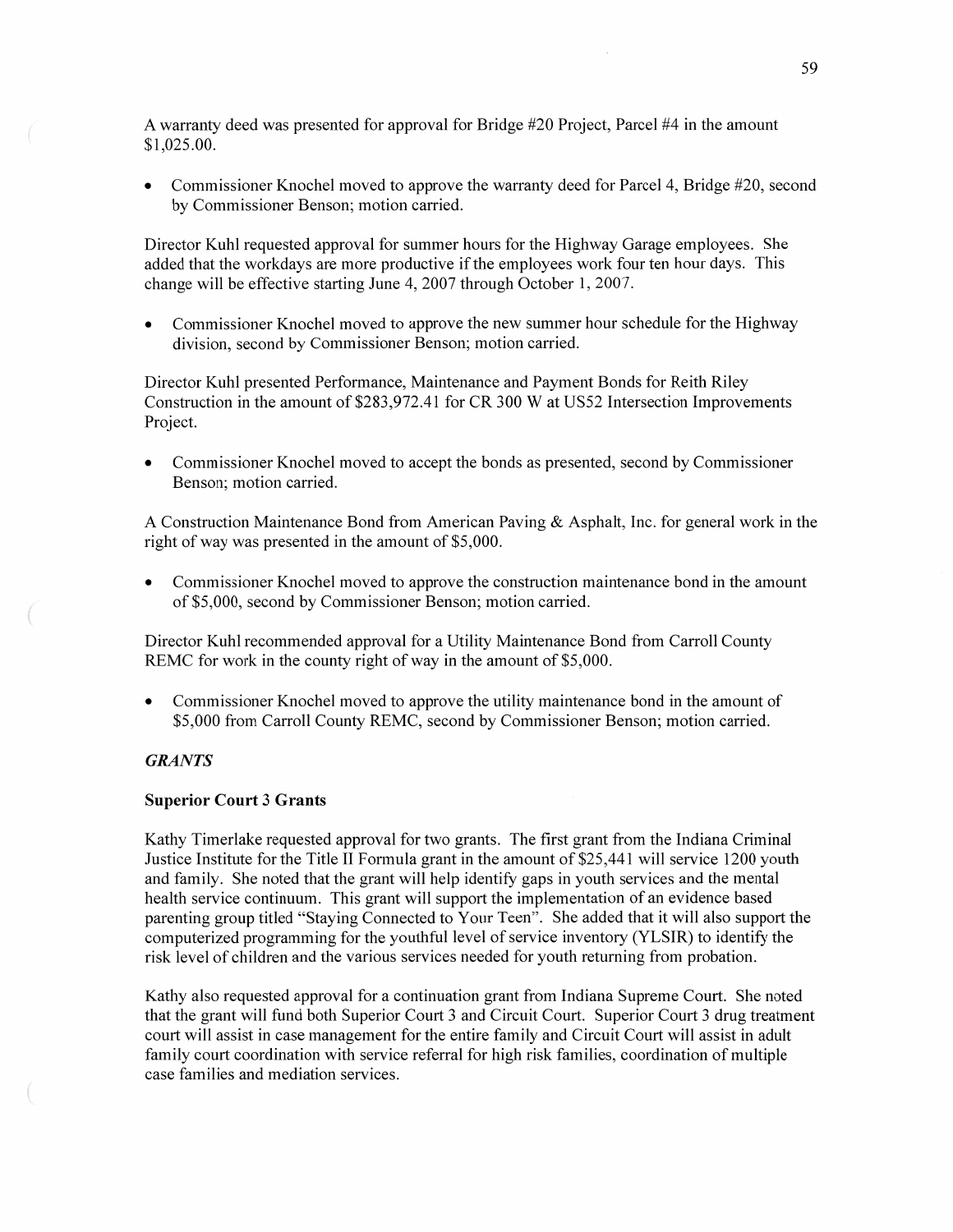**0** Commissioner Knochel moved to approve both grants presented by Kathy Timberlake, second by Commissioner Benson; motion carried.

### **Homeland Security Grant**

Grant Coordinator Laurie Wilson presented an addendum for a Homeland Security Grant. This addendum for \$28,820.60 will provide the City of Lafayette's Fire Department Technical Rescue Team with new equipment.

**0** Commissioner Knochel moved to approve the addendum for the grant as presented, second by Commissioner Benson; motion carried.

# **MITS-GIS Contract**

Director Diane Hawkins requested approval for a contract from Sidwell Corporation. This contract will allow Sidwell Corporation to change the current GIS format from Microstation to ESRI, update the parcel layer and train in-house users on new software.

**0** Commissioner Knochel moved to approve the contract from Sidwell Corporation as presented, second by Commissioner Benson; motion carried.

#### **Fire Alarm Agreement**

Commissioner's Assistant Frank Cederquist presented an agreement from Simplex Grinnell for \$1357 for the annual inspection of fire alarms at the Tippecanoe Villa.

**0** Commissioner Knochel moved to approve the agreement for the Villa, second by Commissioner Benson; motion carried.

#### **INDOT** Regional Detention **Contract**

Attorney Luhman reviewed the contract for INDOT Regional Detention Center. He noted that this contract is strictly for participation in the regional detention storage and has been approved by the Drainage Board.

**0** Commissioner Knochel moved to approve the Regional Detention Contract with INDOT, second by Commissioner Benson; motion carried.

#### **Tyler** Technologies

County Assessor Samantha Steele recommended approval of a continuation contract for Tyler Technologies. She added that Cathi Gould, a Level 11 Certified Appraiser/Assessor employed by Tyler Technologies, will serve as president of the PTABOA board at a rate of \$50 per hour. **A**  contract was established in 2004 with the same rate and level of work provided.

**0** Commissioner Knochel moved to approve the contract for Tyler Technologies, second from Commissioner Benson; motion carried.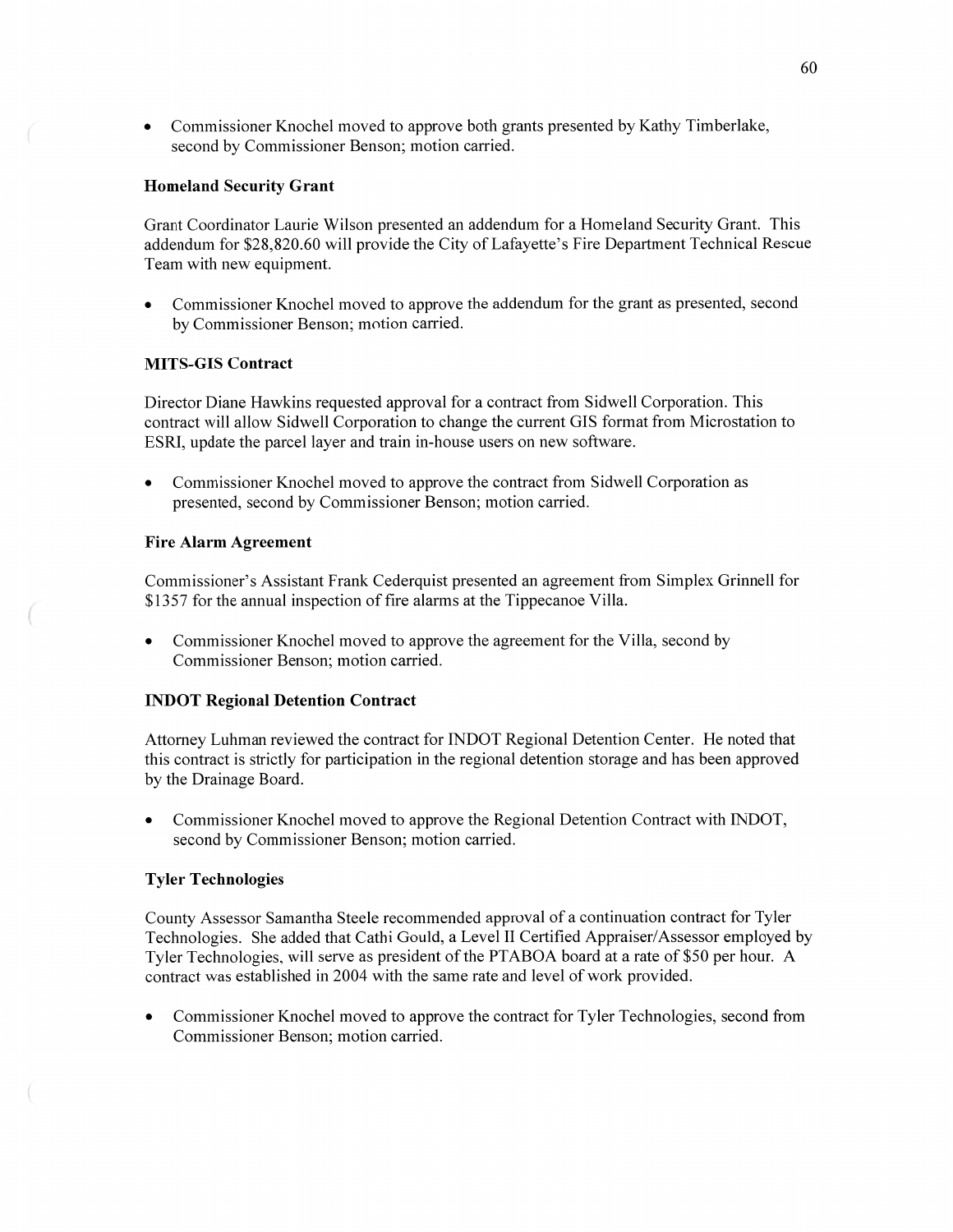## **Professional Services Contract**

Assessor Steele requested approval of a contract for legal representation on commercial and industrial appeals by Meighan and Associates, *p.c.* She noted that the county has not had legal representation in the past but now recommends that **a** professional be hired to advise the county on options of pursuing an appeal. Assessor Steele added that the hourly rate for representation is \$ **1** 3 0.

**0** Commissioner Knochel moved to approve the contract for professional services, second by Commissioner Benson; motion carried.

## **Professional Services Agreement — Krista Trout-Edwards**

Commissioner Benson stated that this agreement was established to hire Krista Trout-Edwards, former county employee, to administer the flood buy-out program. She added that Krista-Trout Edwards helped initiate the process and this agreement will allow her to perform additional services needed to complete the grant procedure.

**0** Commissioner Knochel moved to approve the agreement with Krista Trout-Edwards, second by Commissioner Benson; motion carried.

# **IKON Lease Agreement**

Commissioner's Assistant Frank Cederquist recommended approval for **a** contract to replacement copiers in county offices. He added that all supplies will be included in this agreement excep<sup>t</sup> paper.

**0** Commissioner Knochel moved to approve the agreement for IKON Copiers, second by Commissiner Benson; motion carried.

### Allied **Waste Services Agreement**

Commissioner's Assistant Frank Cederquist recommended approval of the Allied Waste Agreement for trash removal. He added that this agreement includes the Tippecanoe County Office Building, Courthouse and Community Corrections. He stated that the level of service will not change from previous provider and the rates will not change in the first year. He further added that contract states the increase in the second year will not increase more than 5%, and the third year no more than 7%. Additionally there will be no surcharges or environmental fees.

Commissioner Knochel moved to approve the contract for Allied Waste as presented, second by Commissioner Benson; motion carried.

# *SELF INSURANCE FUND* **—** *Frank Cederquist*

Commissioner's Assistant Frank Cederquist stated that a potential tort claim liability against a municipality amount will be increasing in 2008. Attorney Luhman informed the commissioners that the maximum of one claim will increase to \$700,000 starting January 1, 2008. He further suggested that the commissioners consider transferring fimds into the self-insurance account to cover the cost of one claim. Assistant Cederquist noted that each year in June the county's insurance agent evaluates the market in an effort to identify self-insuring for this type of claim or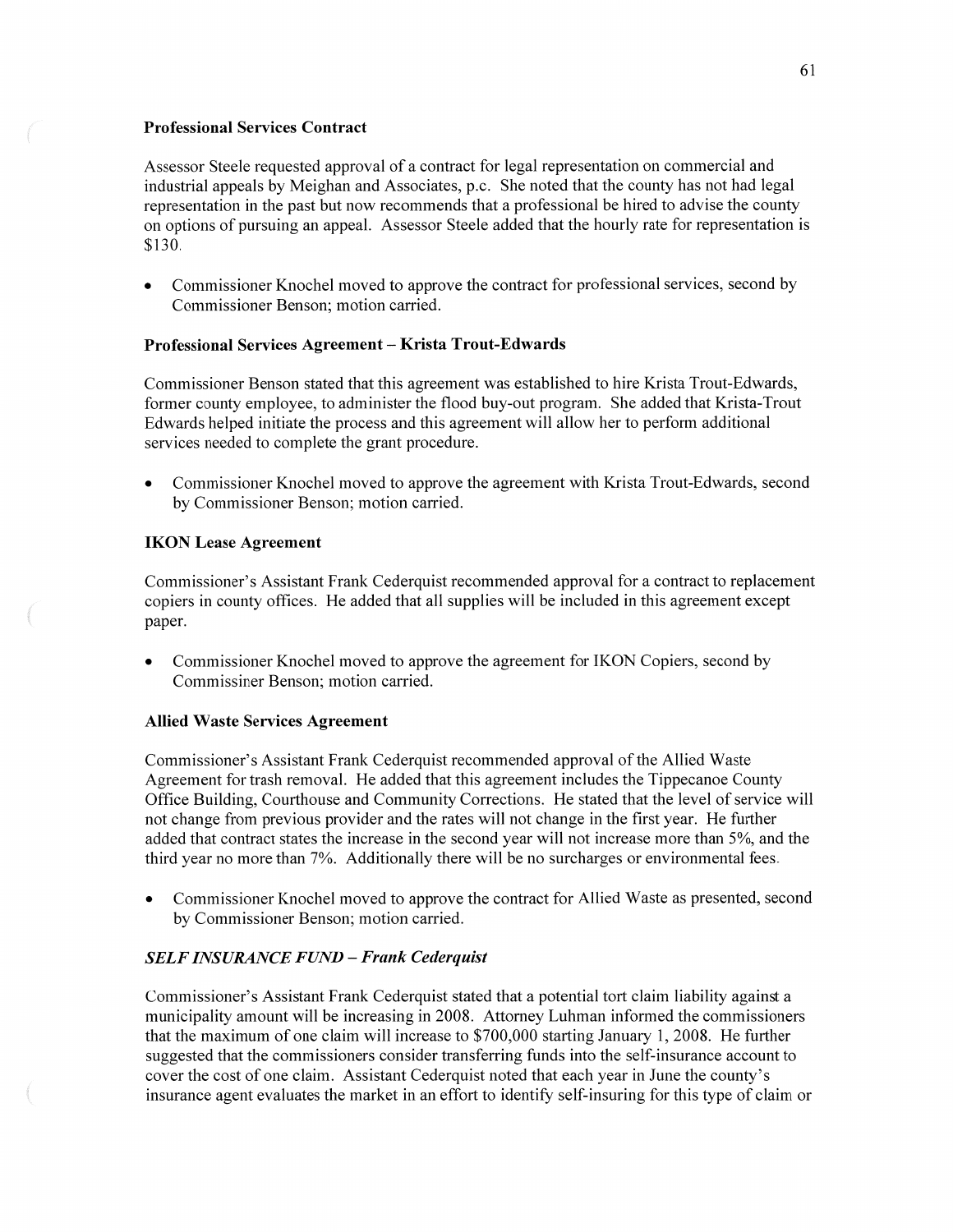obtaining **<sup>a</sup>**policy. Commissioner Knochel suggested delaying the transfer until the commissioners have met with the insurance agent.

## *APPOINTMENTS T 0* THE *COMMON WAGE BOARD*

|                            | Betty Michael City of Lafayette Construction Wage Board<br>Tippecanoe County Culvert Rehabilitation Project  |
|----------------------------|--------------------------------------------------------------------------------------------------------------|
|                            | > Tom Murtaugh City of Lafayette Construction Wage Board<br>Tippecanoe County Culvert Rehabilitation Project |
| $\triangleright$ Dave Lahr | City of Lafayette Construction Wage Board<br>Tippecanoe County Culvert Rehabilitation Project                |

**0** Commissioner Knochel moved to appoint the individuals as stated to common wage boards, second by Commissioner Benson; motion carried.

## *UNFINISHED/NEW BUSIESS*

#### **Land Development** and **Management Process**

**MITS** Director **Diane** Hawkins noted that the pilot project with Maximus is in the development stages. She noted that the key individual leading Tippecanoe County through the process is no longer employed with Maximus. Commissioner Knochel added that Surveyor Steve Murray is conferring with the individual and Maximus in an attempt to provide a proposal for the county in a timely manner.

#### GIS **Policy Board**

Commissioner Benson noted that the GIS Policy Board membership needs updated. Director Diane Hawkins added that a resolution had been drafted in the past that designates committee members. Attorney Luhman, Commissioner Benson and Director Hawkins agreed to meet and discuss the board members and draft a resolution to establish membership.

### Annual **Trending Services Contract**

Commissioner Benson requested information on the Annual Trending Services Contract with GnA Professionals. Attorney Luhman noted that the contract has not been fully executed. The delay in awarding a bid and awaiting approval from DLGF has set the contractors back substantially; the county assessor and the contractor are in the process of establishing a new date of completion.

## *REPORTS* ON *FILE*

Mail and Duplicating Tippecanoe County Library Tippecanoe County Clerk Tippecanoe County Treasurer